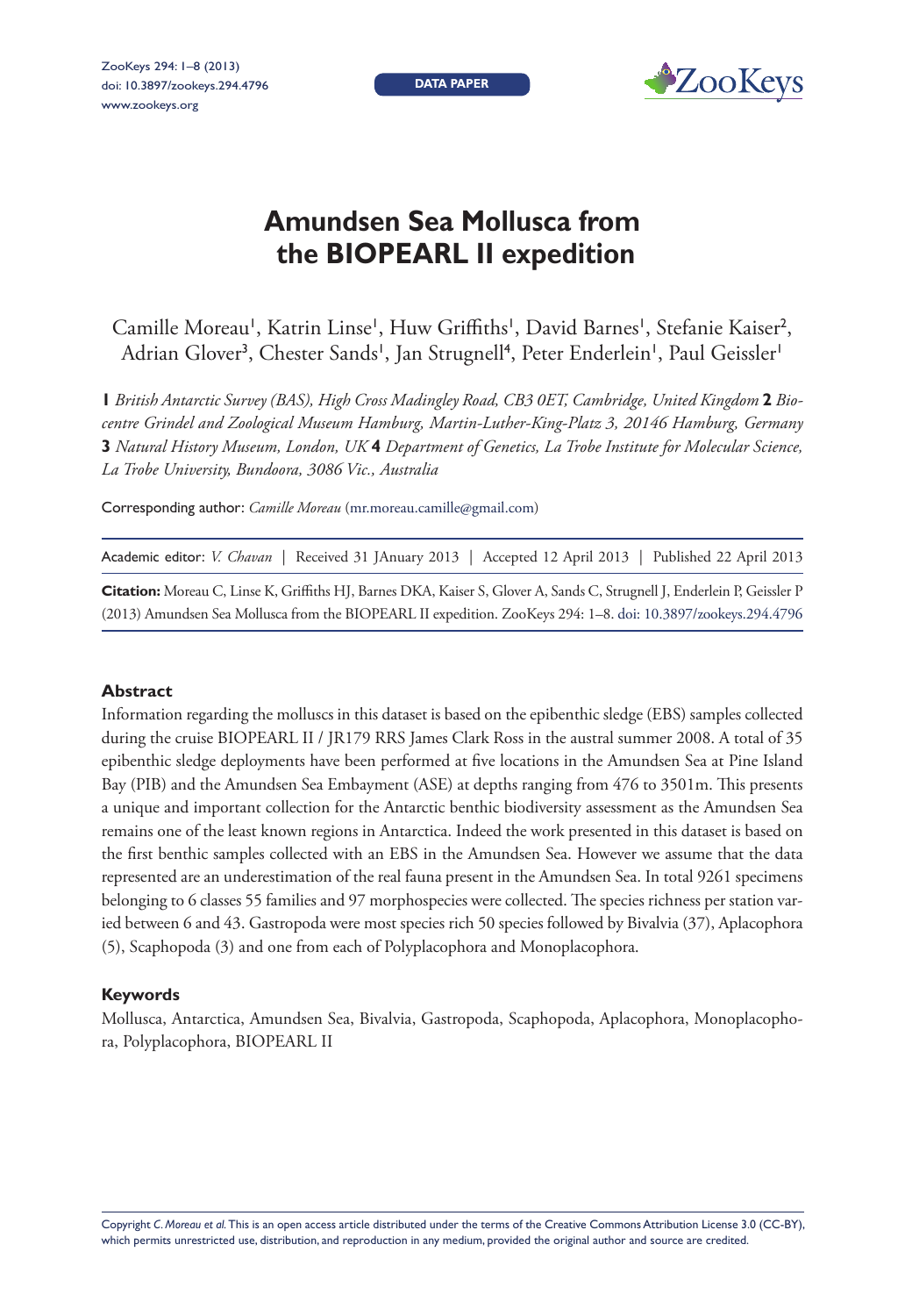## **Project details**

# **Project title:** BIOPEARL II-JR 179 RRS James Clark Ross 2008

**Personnel:** Camille Moreau, Katrin Linse, Huw Griffiths, Peter Enderlein and David Barnes

**Funding:** This study is part of the British Antarctic Survey Polar Science for Planet Earth Programme funded by the Natural Environment Research Council.

**Study extent description:** The study area of this dataset was set in the eastern Amundsen Sea and focused on the continental shelf, upper slope and over-deepened shelf basins of the Amundsen Sea Embayment (ASE) and Pine Island Bay (PIB). This dataset presents species occurrences and species richness of the individual epibenthic sledge (EBS) deployments. PIB appears to be the third largest drainage outlet of the West Antarctic Ice Sheet (Lowe and Anderson 2002). This area was chosen for the BIOPEARL II cruise as it has never been subject to benthic sampling before. Furthermore it shows a unique oceanography over its continental shelf defined by the Antarctic Circumpolar Deep Water (Jenkins et al. 2004). The presence of deep basins and troughs allows the trapping of warm Circumpolar deep Water (3.5°C above the in situ freezing point) on the continental shelf of the ASE and PIB (Jacobs et al. 2011). Vaughan (2008) assumed that these particularly warm waters are one of the reasons of the high melting rate reported at the base of the floating ice shelf in these regions. The seabed of the ASE, which is of particular interest in this benthic work, presents the marks of historic, glaciations and deglaciations, together with icebergs scouring and melt-water channels (Dowdeswell et al. 2006; Nitsche et al. 2007; Larter et al. 2009; Noormets et al. 2009). One of the other characteristics of the area is the perennial sea ice cover (Graham et al. 2010).

**Design description:** The Amundsen Sea is a very under sampled area on the Antarctic continental shelf, according to a recent gap analysis carried out by Griffiths et al. (2011). BIOPEARL (Biodiversity dynamics : phylogeography, evolution and radiation of life in Antarctica), a core project at the British Antarctic Survey, studied the southern Bellingshausen and eastern Amundsen seas to assess the biodiversity at local and regional scales (comparable to the BIOPEARL 2006 cruise to the Scotia Sea) and investigate the phylogenetic relationships of selected marine invertebrate taxa and their biogeography in reference to the climatological, oceanographical and geological history of the Bellingshausen/Amundsen Seas. The results are used to determine of the role of Antarctica and extreme environments in general in evolutionary innovation and generation of global biodiversity. The species presence data are added to SOMBASE (Southern Ocean Mollusc Database <www.antarctica.ac.uk/sombase>). SOMBASE generated initial core data system upon which SCAR's Marine Biodiversity Information Network (SCAR-MarBIN) was built. As SCAR-MarBIN is the Antarctic Node of the international OBIS network, the SOMBASE data system was designed to comply with the Darwin Core standards. Regarding the dataset, the existing Data Toolkit from SCAR-MarBIN was used [\(http://www.scarmarbin.be/documents/SM-FATv1.zip](http://www.scarmarbin.be/documents/SM-FATv1.zip)), following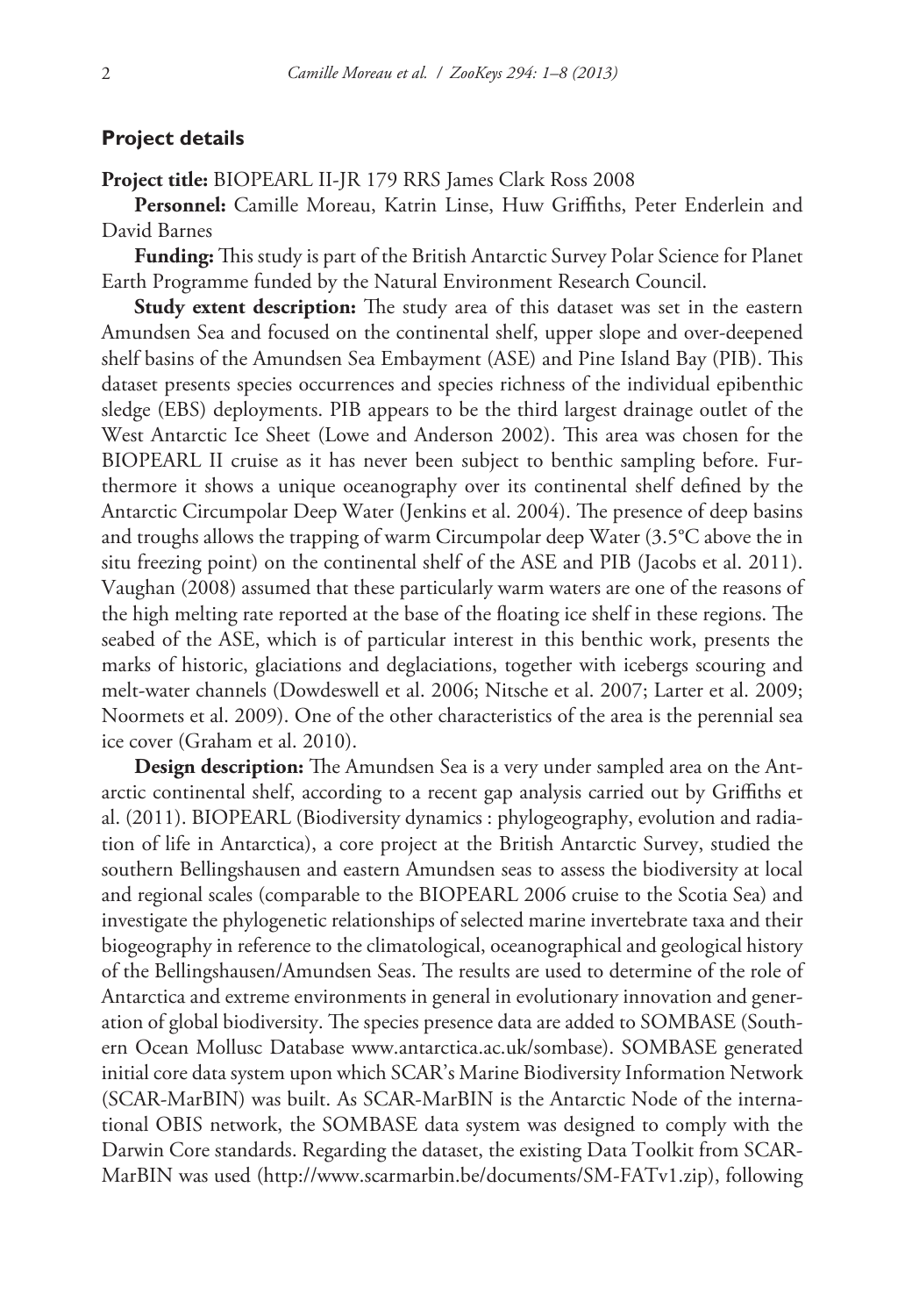**Sampling description:** Five locations in the Pine Island Bay (PIB) and Amundsen Sea Embayment (ASE) at different depths ranging from 476 to 3501m have been sampled using an epibenthic sledge (EBS). Most deployments were made along depth transects from shallow to overdeepened continental shelf and to deeper slope (Figure 1 and 2). At three of the five locations samples were taken at ~500m, ~1000m and ~ 1500m depths, due to the particular geomorphology (presence of deep troughs close to the continent) of the ASE continental plateau. At each site, replicates (individual stations) were taken to assess habitat homogeneity and their number depended on water depth; three to six replicates were taken at 500m and two at 1000m, 1500m and 3500m depth. The BIOPEARL II cruise report is available from the British Oceanographic Data Centre ([https://www.bodc.ac.uk/data/information\\_and\\_inventories/](n.Type) [cruise\\_inventory/report/8277/\)](https://www.bodc.ac.uk/data/information_and_inventories/cruise_inventory/report/8277/).

This dataset presents 34 EBS deployments: 21 of which were performed at a depth of 500m at four different sites (BIO3-1, BIO4-3, BIO5-3 and BIO 6-3) , six at a 1000m depth in three areas (BIO4-2, BIO5-2 and BIO6-2), five at a depth of 1500m at three different sites (BIO4-1, BIO5-1 and BIO6-1), and two replicates at site BIO8- 3500 in 3500m depth. For three of the five locations, sites were positioned along vertical transects sampling at 500m, 1000m and 1500m with repeat deployments of the EBS. The sites BIO4-1, BIO4-2 and BIO4-3 and BIO6-1, BIO6-2 and BIO6-3 were situated in the same local area; while the sites BIO5-1, BIO5-2 and BIO5-3 were dispersed over a wider area because of ice cover. The EBS consist of on an epi-(below) and a supra-(above) net. Each of these nets has a mesh size of 500μm and an opening of 100x33cm. The cod end of both nets is equipped with net-buckets containing a 300μm mesh window (Brenke 2005). The EBS was trawled for 10 minutes on the sea bed at a 1 knot speed for deployments in 500m to 1500m and for 20 min in 3500m. Following Brenke (2005) that epi-and supra-nets are collecting the same fauna, these were pooled and treated as a single sample.

**Quality control description:** A species name was given to each specimen when it was possible. Individuals not corresponding to described species have been included in the analyses with the family or genus name and a letter or numerical code (e.g. Turbinidae sp.), however they represent a single morphospecies.

For these specimens, further morphological and genetic analyses are necessary to give them a species name but they can be included in this dataset as different species. Finally, specimens too badly damaged for species identification have not been taken in account here.

This dataset presents species occurrences and species richness of the individual EBS deployments.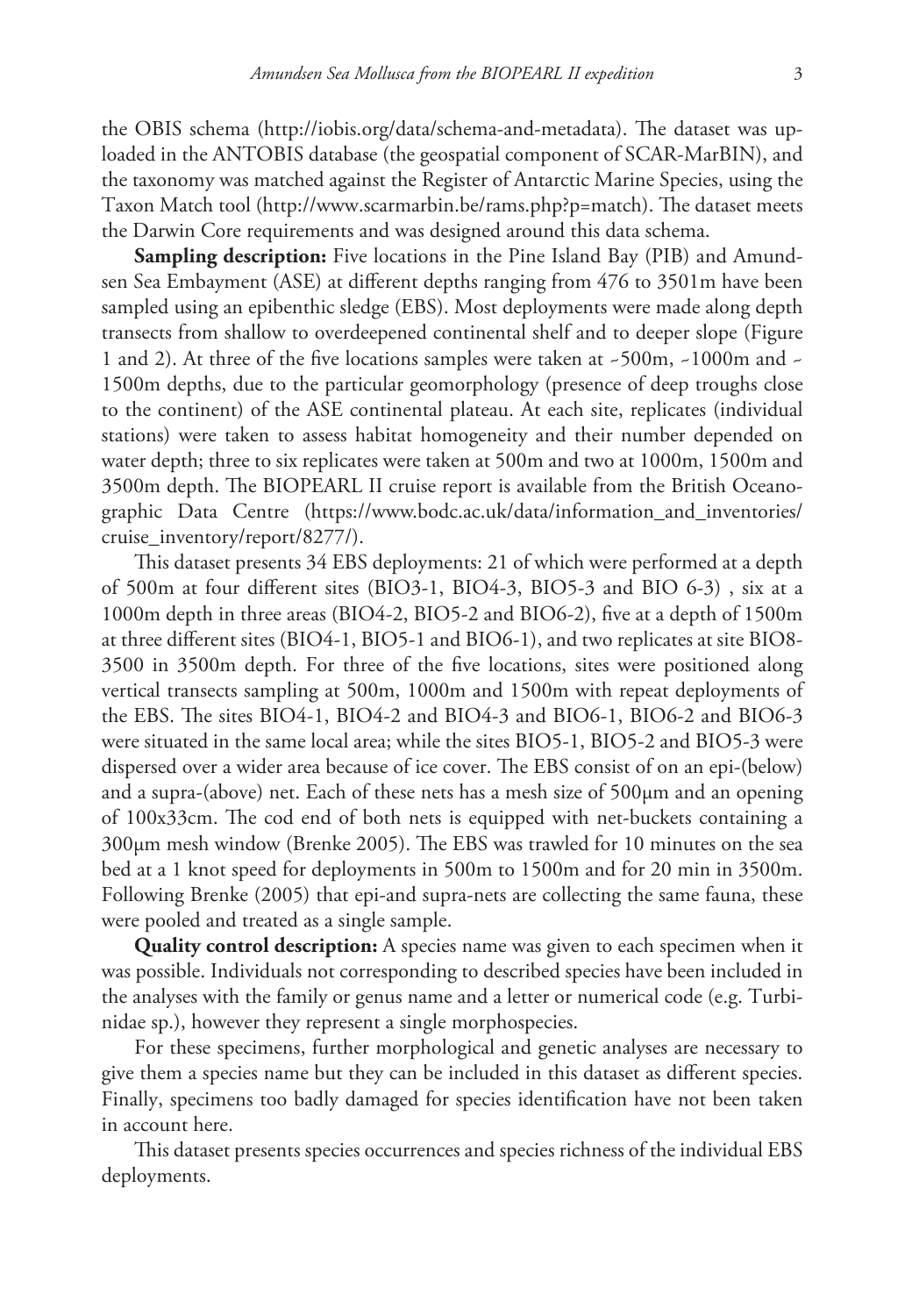

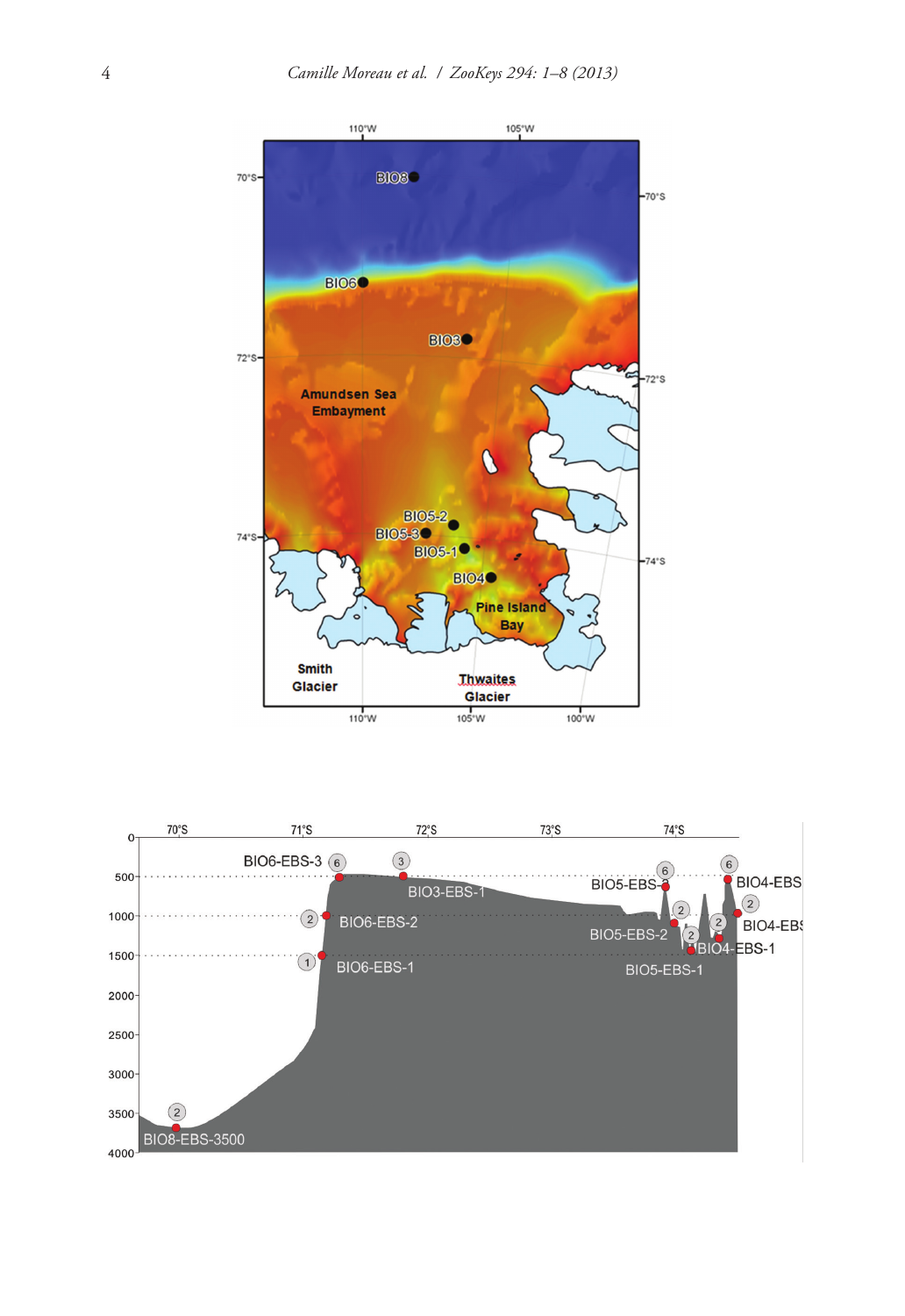## **Taxonomic coverage**

**General taxonomic coverage description:** The present dataset focus on six molluscs classes (Mollusca: Aplacophora, Monoplacophora, Polyplacophora, Gastropoda, Bivalvia & Scaphopoda). It includes respectively for each class:

**Class:** Aplacophora **Species:** *Aplacophora* sp. 1, *Aplacophora* sp. 2, *Aplacophora* sp. 3, *Aplacophora* sp. 4, *Aplacophora* sp. 5

**Class:** Polyplacophora **Family:** Leptochitonidae **Genus:** *Leptochiton* **Species:** *Leptochiton* sp.

**Class:** Monoplacophora **Family:** Micropilinidae **Genus:** *Micropilina* **Species:** *Micropilina* sp.

#### **Class:** Gastropoda

- **Family:** Scissurellidae, Ataphridae, Mangeliidae, Capulidae, Calliotropidae, Seguenzioidea, Turbinidae, Turridae, Eulimidae, Limacinidae, Eatoniellidae, Cancellarioidea, Naticidae, Rissoidae, Diaphinidae, Fissurellidae, Raphitomidae, Cylichnidae, Lepetidae, Orbitestellidae, Buccinidae, Mathildidae, Newtoniellidae, Marginellidae, Cavoloniidae
- **Genus:** *Anatoma*, *Trochaclis*, *Lorabela*, *Belalora*, *Torellia*, *Capulus*, *Calliotropis*, *Brookula*, *Brookula*, *Lissotesta*, *Liotella*, *Cirsonella*, *Balcis*, *Onoba*, *Hemiaclis*, *Limacina*, *Eatoniella*, Cancellaridae gen., *Falsilunatia*, *Pseudomauropsis*, *Sinuber*, *Powellisetia*, *Rissoid*, *Toledonia*, Fissurellidae gen., *Cornisepta*, *Zeidora*, *Pleurotomella*, *Cylichna*, *Iothia*, *Microdiscula*, *Pareuthria*, *Turritellopsis*, *Cerithiella*, *Eumetula*, *Marginella*, *Clio*
- **Species:** *Anatoma euglypta*, *Trochaclis antarctica*, *Lorabela pelseneeri*, *Belalora* cf *striatula*, *Torellia insignis*, *Capulus* sp., *Calliotropis pelseneeri*, *Brookula* cf *charleenae*, *Brookula* sp. b, *Lissotesta* sp., Liotella sp., *Liotella* cf *endeavourensis*, *Cirsonella extrema*, *Turbinid* sp. *Turrid* sp. 1, *Turrid* sp. 2, *Balcis* sp. *Onoba* cf *gelida*, *Hemiaclis incolorata*, *Limacina helicina*, *Eatoniella* cf *kerguelenensis regularis*, *Cancellarid* sp. *Falsilunatia* sp. *Pseudomauropsis anderssoni*, *Sinuber microstriatum*, *Powellisetia* cf *deserta*, *Rissoid* sp. *Toledonia* sp. 1, *Toledonia* sp. 2, *Toledonia* cf *elata*, Fissurellidae gen. sp. 1, Fisserulidae gen. sp. 2, *Cornisepta antarctica*, *Zeidora antarctica*, *Pleurotomella* cf *simillima*, *Cylichna* sp. *Iothia* sp. *Microdiscula* sp. *Pareuthria* cf *innocens*, *Turritellopsis gratissima*, *Cerithiella* cf *lineata*, *Cerithiella* cf *erecta*, *Eumetula* cf *strebeli*, *Marginella ealesae*, *Clio antarctica*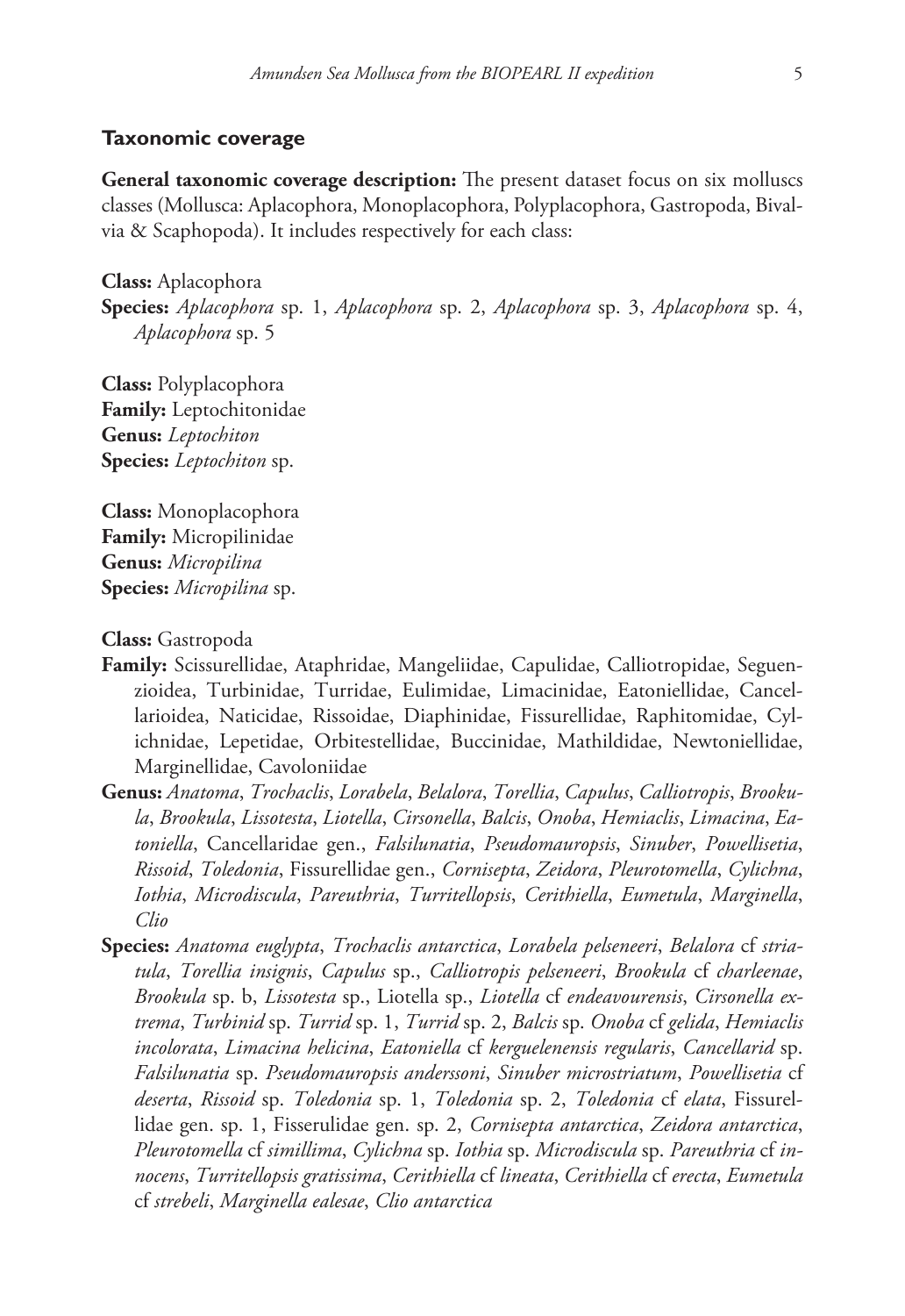**Class:** Bivalvia

- **Family:** Nuculanidae, Nuculidae, Yoldiidae, Limopsidae, Philobryidae, Mytilidae, Limidae, Pectinidae, Propeamussiidae, Thyasiridae, Motacutidae, Lasaeidae, Cyamiidae, Carditidae, Thraciidae, Cuspidariidae, Lyonsiidae, Poromyidae, Neoleptonidae, Siliculidae, Arcidae, Vesicomyidae, Tindariidae, Bathyspinulidae
- **Genus:** *Propeleda*, *Ennucula*, *Yoldiella*, *Limopsis*, *Philobrya*, *Adacnarca*, *Dacrydium*, *Limatula*, *Adamussium*, *Hyalopecten*, *Cyclochlamys*, *Thyasira*, *Mysella*, *Waldo*, *Cyamiocardium*, *Cyclocardia*, *Thracia*, *Cuspidaria*, *Myonera*, *Lyonsia*, *Poromya*, *Neolepton*, *Silicula*, *Bathyarca*, *Vesicomya*, *Tindaria*, *Bathyspinula*
- **Species:** *Propeleda longicaudata*, *Ennucula* sp. *Yoldiella ecaudata*, *Yoldiella sabrina*, *Yoldiella valettei*, *Yoldiella* cf *profundorum*, *Yoldiella oblonga*, *Yoldiella* sp. *Limopsis longipilosa*, *Limopsis knudseni*, *Philobrya sublaevis*, *Philobrya quadrata*, *Adacnarca nitens*, *Dacrydium albidum*, *Limatula Limatula* sp. *Limatula Antarctolima* sp. *Adamussium colbecki*, *Hyalopecten pudicus*, *Cyclochlamys pteriola*, *Cyclochlamys gaussiana*, *Thyasira* sp. *Mysella antarctica*, *Waldo* sp. *Cyamiocardium denticulatum*, *Cyclocardia astartoides*, *Thracia meridionalis*, *Cuspidaria infelix*, *Cuspidaria minima*, *Myonera fragilissima*, *Lyonsia arcaeformis*, *Poromya antarctica*, *Neolepton* sp. *Silicula rouchi*, *Bathyarca sinuata*, *Vesicomya sirenkoi*, *Tindaria* sp. *Bathyspinula* sp.

**Class:** Scaphopoda

**Family:** Dentaliidae, Pulsellidae, Gadilidae **Genus:** *Dentalium*, *Striopulsellum*, *Cadulus* **Species:** *Dentalium majorinum*, *Striopulsellum minimum*, *Cadulus thielei*

# **Spatial coverage**

**General spatial coverage:** Amundsen Sea, Antarctica **Coordinates:** 74°29'24"S and 70°1'12"S; 110°5'24"W and 104°20'24"W **Temporal coverage:** February 18, 2008–April 11, 2008 **Natural collections description** Parent collection identifier: British Antarctic Survey **Collection name:** BIOPEARL II EBS Molluscs **Collection identifier:** Moreau/Linse **Specimen preservation method:** Ethanol/Formaldehyde

#### **Methods**

### **Method step description:**

- Epibenthic sledge sampling in the Amundsen Sea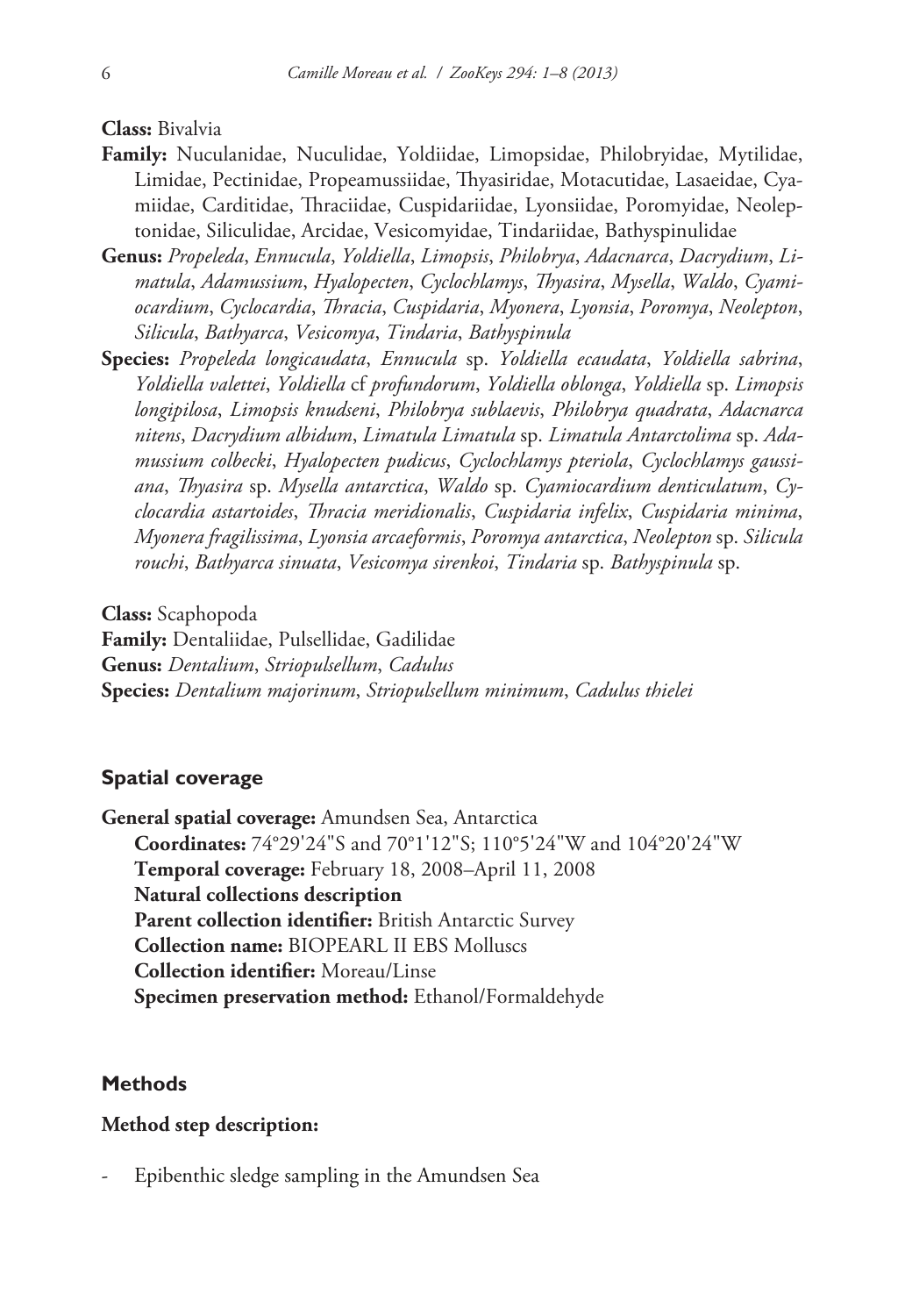- 
- Once on the deck, the content of the samplers from the first deployment was immediately fixed in 96% undenaturated and pre-cooled (at -20°C) ethanol (Linse 2008) and kept for a minimum of 48 hours in a -20°C freezer and the samplers from the second deployment were fixed in 4 % buffered formalin. If six EBS deployments were carried out at a station, four were fixed in ethanol and two in formaldehyde. Afterwards, these samples were washed in cold sea water and transferred to 80 % ethanol. The treatment in formalin allows cytological studies.
- The taxonomic identification was performed in the British Antarctic Survey laboratory using a stereomicroscope.

# **Datasets**

## **Dataset description**

**Object name:** Darwin Core Archive amundsen\_sea\_molluscs **Character encoding:** UTF-8 **Format name:** Darwin Core Archive format **Format version:** 1.0 **Distribution:** [http://ipt.biodiversity.aq/archive.do?r=amundsenseamolluscs\\_biopearl\\_ii](http://ipt.biodiversity.aq/archive.do?r=amundsenseamolluscs_biopearl_ii) **Publication date of data:** 2013-01-09 **Language:** English **Metadata language:** English **Date of metadata creation:** 2013-01-09 **Hierarchy level:** Dataset

# **References**

- Brenke N (2005) An epibenthic sledge for operations on marine soft bottom and bedrock. Journal of the Marine Technology Society 39(2):10–19. [doi: 10.4031/002533205787444015](http://dx.doi.org/10.4031/002533205787444015)
- Dowdeswell JA, Evans J, Cofaigh, Anderson JB (2006), Morphology and sedimentary processes on the continental slope off Pine Island Bay, Amundsen Sea, West Antarctica. Geological Society of America Bulletin 118: 606–619. [doi: 10.1130/B25791.1](http://dx.doi.org/10.1130/B25791.1)
- Graham AGC, Larter RD, Gohl K, Dowdeswell JA, Hillenbrand C-D, Smith JA, Evans J, Kuhn G (2010) Flow and retreat of the Late Quaternary Pine Island-Thwaites palaeo-ice stream, West Antarctica. Journal of Geophysical Research 115.
- Jacobs SS, Jenkins A, Giulivi CF, Dutrieux P (2011) Stronger ocean circulation and increased melting under Pine Island Glacier ice shelf. Nature Geoscience 4: 519–523. [doi: 10.1038/ngeo1188](http://dx.doi.org/10.1038/ngeo1188)
- Jenkins A, Hayes D, Brandon M, Pozzi-Walker Z, Hardy S, Banks C (2004) Oceanographic Observations at the Amundsen Sea Shelf Break. FRISP Report No 15.
- Larter RD, Graham AGC, Gohl K, Kuhn G, Hillenbrand C-D, Smith JA, Deen TJ, Livermore RA, Schenke H-W (2009) Subglacial bedforms reveal complex basal regime in a zone